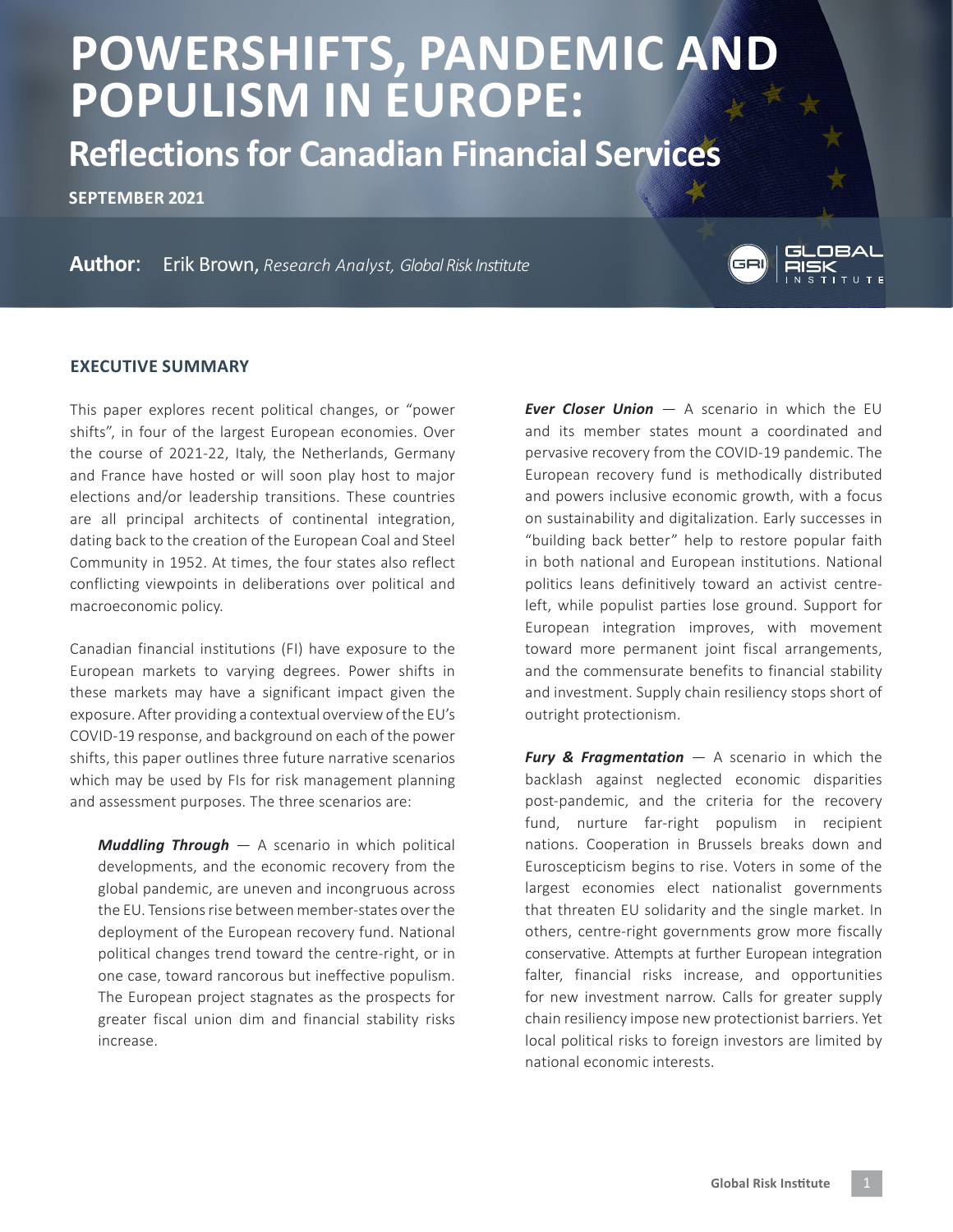## **Power Shifts in Europe**



place second.



**Encore une Fois, Mr. Macron?** With mixed results prior to and throughout the pandemic, President Emmanuel Macron faces political headwinds ahead of next year's presidential and legislative elections, and the prospect of a consecutive run-off against far-right populist leader, Marine Le Pen.

### **SECTION 1: EU RESPONSE TO THE GLOBAL PANDEMIC**

#### **Public Health**

There were marked asymmetries across members states in terms of the reported severity of the pandemic in the first wave. Some states like Germany, Austria and Greece had significantly lower infection and death rates than others, like Italy, Spain and Belgium. As the pandemic entered subsequent waves, however, there was some measure of convergence between previously incongruent countries in terms of the surge in transmission and fatalities. Improved testing regimes could offer some explanation for this shift.<sup>1</sup>

Public health measures were largely determined at the national/subnational rather than supranational level. Per its treaties, the EU plays a secondary role in public health relative to the governments of its constituent states. As set forth in Article 168 of the Consolidated Treaty on the Functioning of the European Union, the EU's role is limited to functions like monitoring, informationsharing, coordination and the setting of standards. A core supranational authority for public health is the European Centre for Disease and Prevention Control (ECDC). This limited institutional architecture may have contributed to a sub-optimal European response in the early days of the outbreak.<sup>2</sup> At one point, in March 2020, states like France and Germany controversially imposed controls on exports of personal protective equipment (PPE) to other countries within the single market.<sup>3</sup> With the development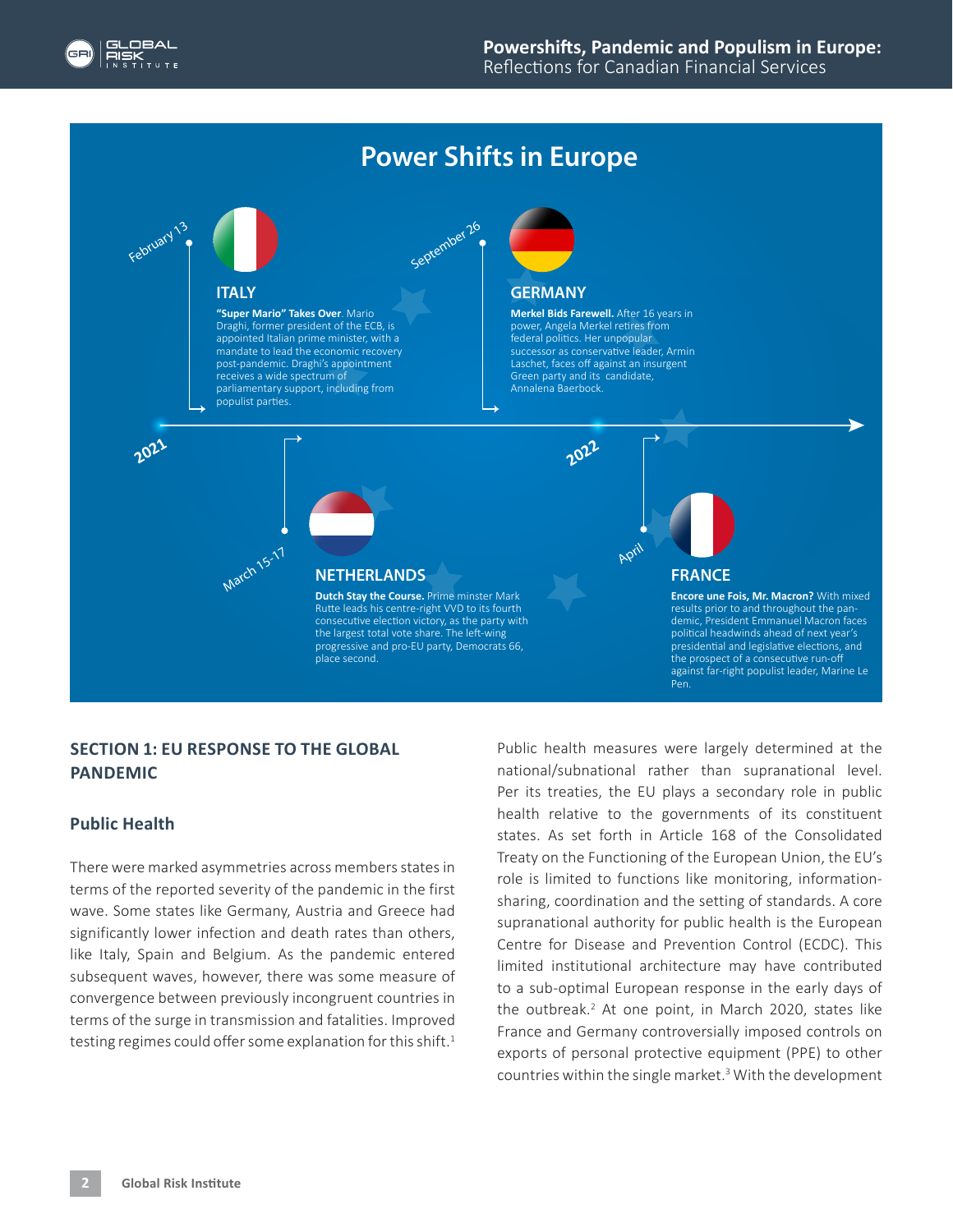of effective vaccines, the European Commission took over the procurement process from a smaller group of members states – the Inclusive Vaccine Alliance (Germany, France, Italy, Netherlands) – so as to provide inoculations equitably across the EU. Yet, factors like the prioritization of internal solidarity, demands for greater accountability for suppliers and a focus on lower pricing, may have contributed to the EU falling behind in its vaccine rollout when compared to global leaders like the U.S. and U.K. That said, Brussels is set to make up for lost ground in its procurement campaign over the spring and summer of 2021.4

#### **Macroeconomic Policy**

**Monetary:** As the principal monetary authority for the 19 members of the currency union, including the five largest EU economies, the European Central Bank (ECB) was a crucial pillar of the macroeconomic policy response to the global pandemic. The ECB's emergency measures focused on interest rate policy, balance sheet activity and banking supervision. The Governing Council continued along the course of ultra-low interest rates that it adopted after the GFC/sovereign debt crisis and sustained through to the onset of the pandemic. The facility on overnight deposits remained at -0.5%, the marginal lending facility at 0.25%, and the main financing operations rate at 0%; the deposit and marginal lending rates define the "corridor" for the overnight lending rate between commercial banks. The ECB opened additional liquidity support in the early days of the crisis. Building upon its existing purchases, the Bank applied additional Quantitative Easing (QE)/Credit Easing (CE) through its €1.85 trillion total Pandemic Emergency Purchase Programme (PEPP). Macroprudential changes included the easing of capital requirements, lending restrictions and other regulatory requirements, and recommendations to freeze (or limit) dividend payments and/or share buybacks.<sup>5</sup>

**Fiscal:** While national governments serve as the primary fiscal actors, the EU played a major supportive role in the pandemic response given the scale of the crisis. Among the temporary adjustments made to EU regulations and existing funds, Brussels quickly

activated the "escape clause" of the Stability and Growth Pact (SGP) which allows national governments to deviate from fiscal rules and increase their deficit spending in an economic crisis. The EU also set forth a temporary framework for state aid measures which allowed governments to provide certain forms of direct support to the private sector that are otherwise prohibited by European treaties. Finalized in May 2020, the EU provided critical financing through three emergency "safety nets" with a total allowance of €540 billion. These schemes offered loans to maintain employment for workers, sustain businesses and directly support member states. By November/December 2020, via negotiations in the European Council, the EU resolved to pass massive additional stimulus with its new seven-year budget and accompanying NextGenerationEU Recovery Fund (NGEU). The €750 billion (2018 prices) NGEU not only provides more loans to member states, but also includes over €300 billion in non-repayable grants under its Resiliency and Recovery Facility (RRF). Key strategic focuses for the initiative include support for the digital and green transitions in the economy. Importantly, the NGEU is funded through common debt issuance, to be fully repaid by the end of 2058.<sup>6</sup>

Largely the product of a Franco-German compromise, the decision on joint debt issuance led to some proclamations that the EU had arrived at its "Hamiltonian Moment." This label references the U.S. federal government's move, as orchestrated by the first Secretary of the Treasury, Alexander Hamilton, to adopt the outstanding debts of the original thirteen states.7 However, some scholars have rejected the association given that the program fails to provide the "joint and several guarantee" that would characterize full debt mutualization.8 In order to qualify for the RRF, national governments must submit recovery and resiliency plans for assessment by the European Commission (EC). Yet any member state can also intervene to temporarily block payments to another recipient via an "emergency brake" in cases where that partner significantly deviates from its prescribed targets. The ultimate decisions on compliance remain with the EC. The emergency brake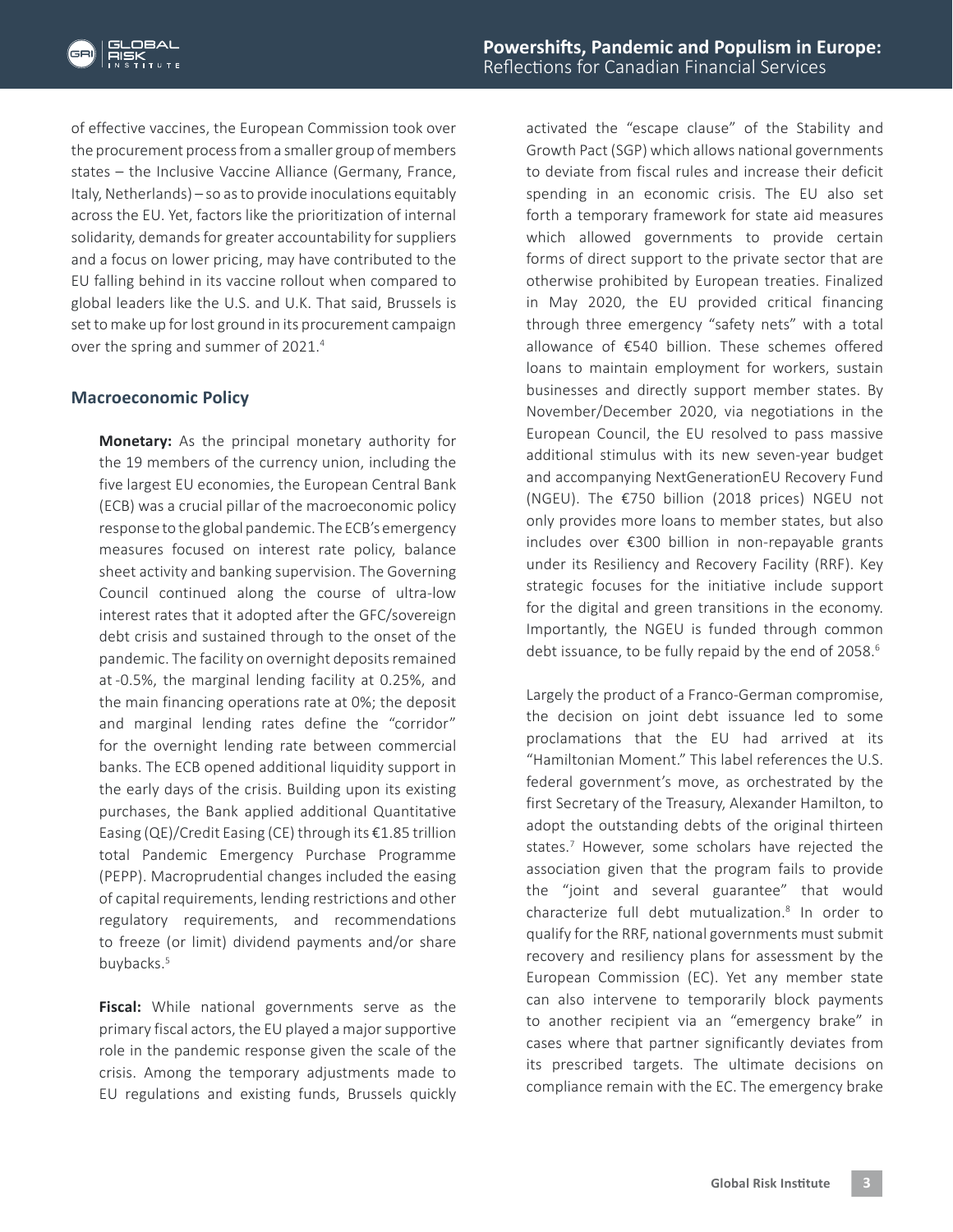amounted to a compromise after initial calls from the Netherlands for outright veto powers over the spending of other member states. The Dutch proposal was reflective of wider pushback from the so-called "frugal four" (including Sweden, Denmark, Austria) which collectively opposed the size and inclusion of non-repayable grants afforded under the NGEU. In exchange for their consent to the recovery package, the frugal four were also granted larger rebates on their contributions to the EU budget.<sup>9</sup>

The execution of the NGEU requires ratification of a new Own Resources Decision (ORD) by all EU countries per the terms of their respective constitutional processes. These decisions empower Brussels with the authority to finance its budget. Although usually a multi-year process, the ratification of the ORD was expediated in 2020-21 in order to facilitate the prompt roll-out of the NGEU. The new agreement permanently raises the ceiling on financial contributions from national governments, with an additional temporary increase designed specifically to back the recovery fund. It also includes a new EUwide tax to be levied on non-recyclable plastic waste. As of May 31<sup>st</sup>, 2021, all 27 member states had approved the ORD, and it went into effect on the 1<sup>st</sup> of June.<sup>10</sup>

#### **SECTION 2: POWERSHIFTS 2021-22**

#### **Italy: "Super Mario" Takes Over**

#### **Appointment Date:** February 13, 2021

**Governance Structure:** Italy is a democratic republic. Its bicameral parliament consists of a Chamber of Deputies (lower house) and Senate (upper house). Members in both houses are elected via proportional representation for five-year terms, although a small number of senators are lifetime appointees. The president of the republic serves as head of state. As part of their duties, the president appoints the President of the Council of Ministers, or the "prime minister," who serves as the head of government. Both the PM and the other Council members (together referred to as "the government") must pass a confidence vote in both the House and the Senate within the first 10 days into their appointment. The power transition in February 2021 involved the selection of a new PM and Council of Ministers following the dissolution of the previous government.

**Description:** The past decade or more has been a disruptive time in Italian politics. The global financial crisis, and following sovereign debt crisis, inflicted sharp economic pain and strained Italy's relationships with EU institutions and fellow member states. Since their peak in 2015, the country's southern coast has also been a primary transit destination for refugee and migration flows. From mid-2018 to early 2021, under the leadership of centrist Prime Minister Giuseppe Conte, coalition governments featured one or both of the anti-establishment Five Star Movement (M5S) and the Far-Right Northern League in co-leadership roles. In early 2020, Italy was the first Western nation to be severely affected by the initial wave of the coronavirus pandemic.<sup>11</sup> In response, Rome oversaw massive emergency spending and economic stimulus. It is also set to benefit greatly from the NGEU recovery package from which it will receive one of the two largest shares of grant funding under the RRF.12 Over the course of the pandemic's first year, PM Conte did benefit politically from the tendency of voters to "rally around the flag" in a crisis. Yet he was eventually compelled to resign from office in January 2021 after a coalition partner, Matteo Renzi, pulled his party's support from the government in a dispute over the use of the recovery funds.<sup>13</sup>

The successor called upon by President Sergio Mattarella to lead the Council of Ministers is a figure renowned in political and business circles. Mario Draghi accepted the premiership in February 2021, continuing Italy's tradition of technocratic governance at moments of political and economic crisis.14 Draghi previously served as President of the ECB from 2011 to 2019, during which he oversaw the Eurozone response to the sovereign debt crisis. Draghi's famous pledge to do "whatever it takes" to preserve the single currency made his reputation as a defender of European integration. His leadership of the Eurozone through the crisis also earned him the popular moniker, "Super Mario." As the new PM, Draghi selected a cabinet comprised of technocratic and political appointees. His new government has garnered the support of nearly all parties in the Italian parliament, including the M5S and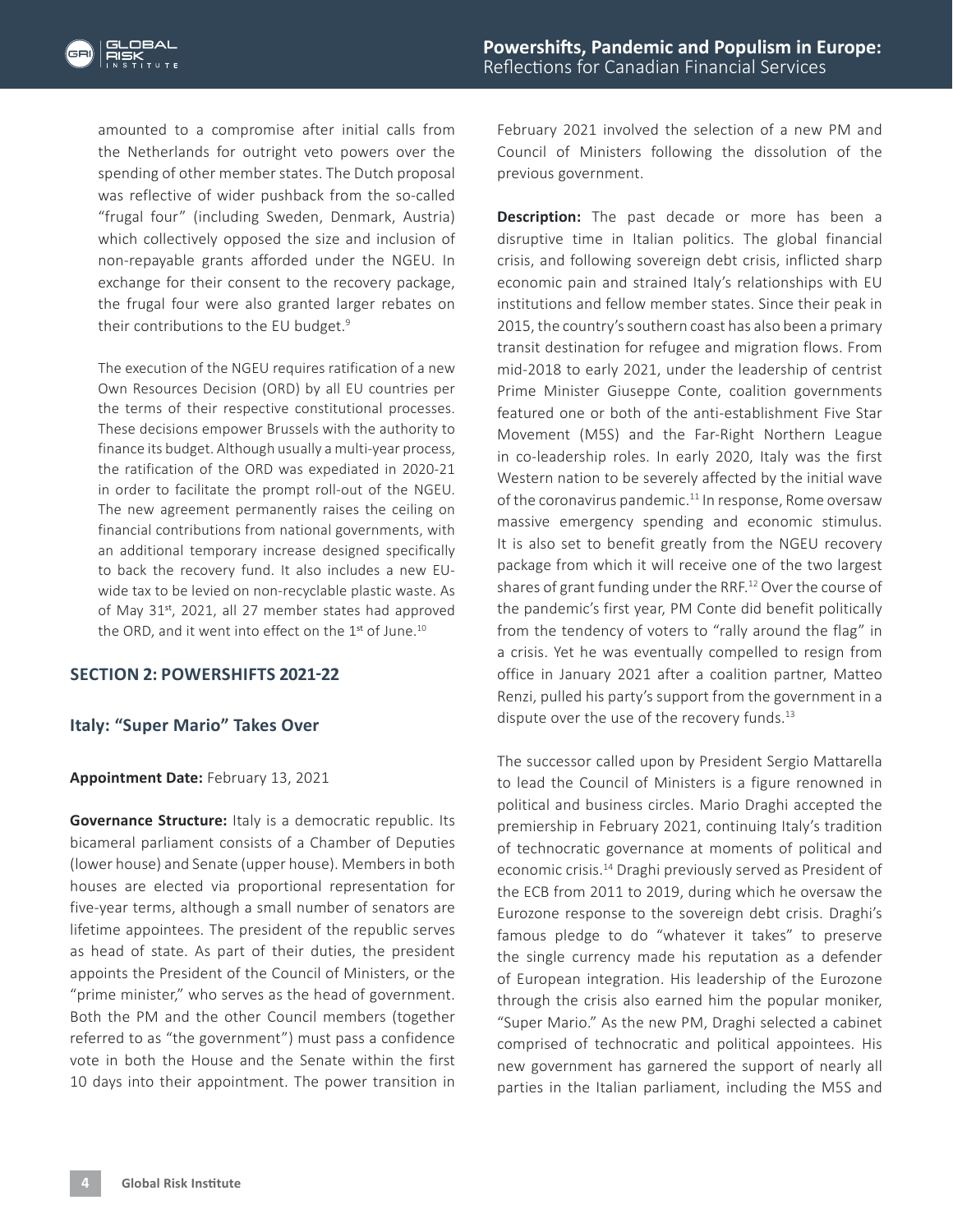the Northern League.15 Draghi also received a positive reception from both Italian voters and financial markets. A clear majority of respondents in a February poll approved of Draghi's appointment. And upon the announcement of his selection, credit spreads between German and Italian 10-year bonds shrunk to their lowest level since 2015.16

Draghi has a clear mandate to oversee Italy's recovery and implement the important structural changes upon which receipt of NGEU funding depends. A problematic legal system and a cumbersome business environment have impeded Italian growth. After the failures of successive governments before him, the new PM could finally make real progress on these issues and contribute to stronger European cooperation.17 But looming political conditions darken the prospects of an economic renaissance and run against hopes for a more lasting boost to the cause of European unity. Parliamentary elections may come earlier than scheduled and cut short Draghi's agenda, or the PM himself may decide to leave office early to run for the Italian presidency.<sup>18</sup> Although the Northern League, led by Matteo Salvini, has lost some support over the past year or more, it is now joined on the far-right by an even more extreme party with neo-fascist origins. The Brothers of Italy (FdI), under Giorgia Meloni, remains hostile, but not opposed to the EU and the single currency. The party also refused to support the new government upon its investiture. The FdI has concurrently gained in the polls so that it and the League together account for just over 40% of voter intention.<sup>19</sup> Combined with the remaining support for the M5S, polling suggests that more than half of Italians remain favorable toward Eurosceptic parties. A new government led by one or more of these parties could be a source of real opposition to Brussels, albeit limited by their interest in maintaining access to EU financial support.<sup>20</sup>

Italy's status as the third largest market elevates its significance relative to other precarious economies in the EU. It will likely remain the primary target of scrutiny for those frugal four countries particularly averse to fiscal deficits and debt mutualization. Member states left unsatisfied with Italy's reforms could pull the emergency brake included in the terms of the NGEU and challenge Rome's fiscal lifeline. The breakdown of the economic

recovery process on these terms could not only result from rising Euroscepticism among fiscal hawks elsewhere (see "Netherlands" below), but inspire new resentment toward Brussels within Italy and strengthen populist parties like the Northern League and FdI.

#### **Netherlands: Dutch Stay the Course**

#### **Election Dates: March 15-17, 2021**

**Governance Structure:** The Netherlands is a constitutional monarchy, with a King/Queen as head of state and the national parliament or "States-General" as the primary governing body. The States-General comprises both the indirectly-elected "Eerste Kamer" (Senate) and the directlyelected "Tweede Kamer" (House of Representatives). Elections in the Tweede Kamer are conducted every four years through a system of proportional representation. A process of interparty negotiations begins after election day, leading to the formation of a new governing coalition. The March 2021 general election decided the allocation of all seats in the Tweede Kamer, and by extension, the composition of the next government.

| Election Result (By vote share): $^{21}$         |  |
|--------------------------------------------------|--|
| People's Party for Freedom and Democracy (VVD) - |  |
| 21.9%                                            |  |
| Democrats $66 - 15\%$                            |  |
| Party for Freedom $(PVV) - 10.8%$                |  |
| Christian Democratic Appeal (CDA) - 9.5%         |  |
| Socialist Party $(SP) - 6.0\%$                   |  |
| Labour Party (PvdA) $-5.7%$                      |  |

**Description:** Prime Minister Mark Rutte entered his 11<sup>th</sup> year in office in 2021, as head of three consecutive governing coalitions. With his centre-right People's Party for Freedom and Democracy (VVD), Rutte has garnered a reputation for normality and prudence that has helped to sustain his base of support. With the onset of the global pandemic, the coalition government implemented comprehensive economic measures to protect workers and businesses at home.<sup>22</sup> PM Rutte led the frugal four in resisting the Franco-German proposal for an EU-wide recovery fund compromised of grants to member states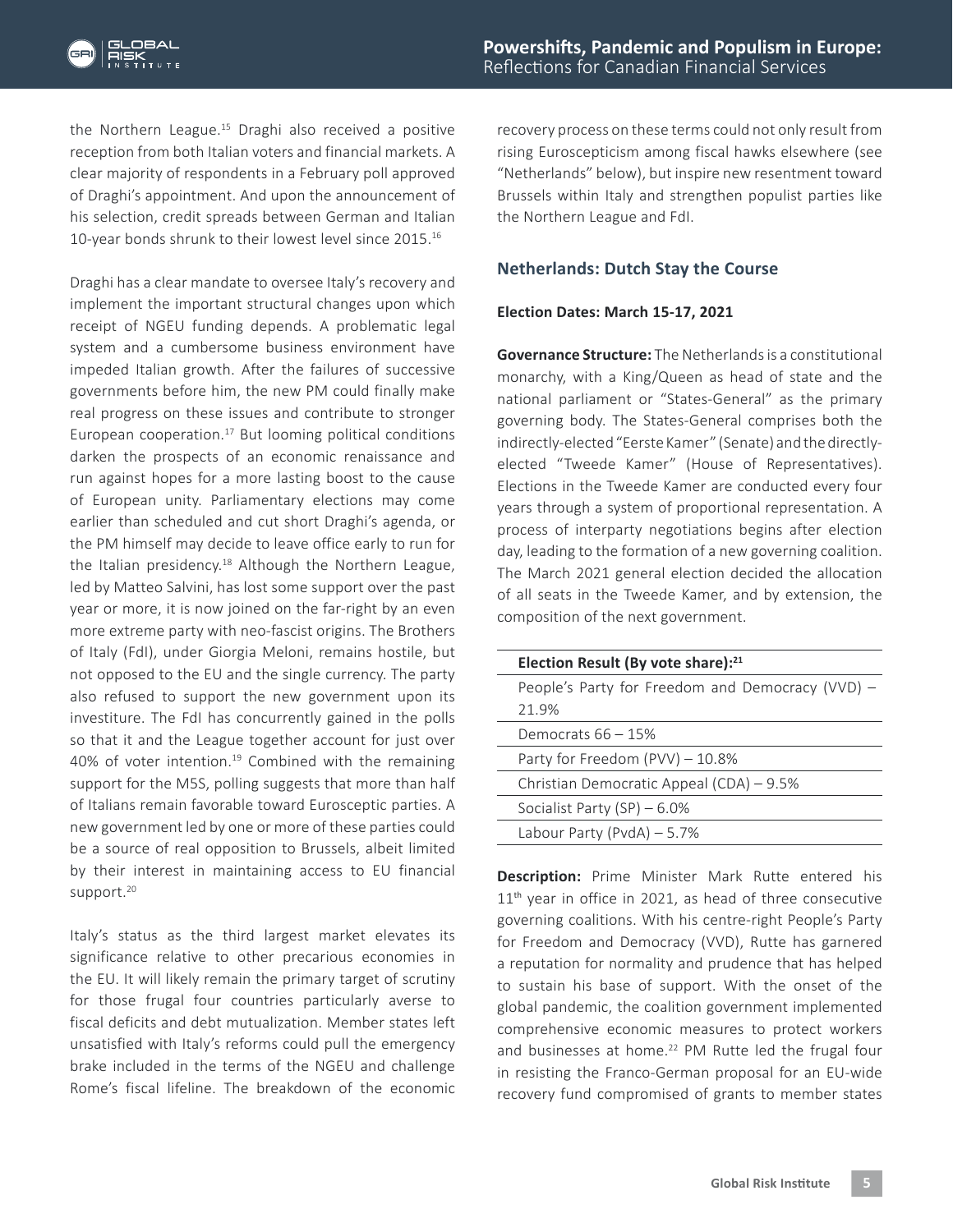and funded through shared debt. Concessions to an emergency brake and larger fiscal rebates eventually brought the Netherlands and its partners onside with Paris and Berlin (refer back to Section 1). The government's poor performance in terms of public health, however, tarnished Dutch self-perceptions of technocratic competence.<sup>23</sup>

Apart from its uneven performance on public health, the ruling coalition also faced a political scandal related to social services in early 2021. The Rutte Government became embroiled in a controversy over a child welfare scheme. Over 20,000 parents were wrongfully accused of fraud when receiving subsidies for private childcare. The administrative debacle disproportionally affected minority communities and left many parents in desperate financial circumstances. In January, Rutte and his cabinet were forced to resign prematurely, ahead of the general election.<sup>24</sup> The welfare scandal, combined with the pandemic failures, could well have sunk the VVD's chances at the ballot box. Yet Rutte and his party managed not only to keep but widen its margin of victory, gaining 0.6% more of the vote share over its 2017 election result. The left-wing, pro-EU Democrats 66 (D66) surged to finish in second, reflecting the convergence of left-wing voters in order to strengthen progressive representation in the next government.25 And the far-right populist Party for Freedom (PVV), led by Geert Wilders, dropped to third place, with a loss of just over 2% of its vote share. Fourteen other parties gained sufficient votes to qualify for parliament, including another far-right populist party, the Forum for Democracy (FvD), which seized upon pandemic denialism in its campaign. The FvD gained approximately 3% over its 2017 finish, and so the vote share for the far-right in the 2021 election cycle grew on the aggregate.<sup>26</sup>

The election results portend relative consistency for the Dutch position within the EU. The Netherlands under another VVD-led government is unlikely to impede the continued roll-out of the NGEU under the revised terms that it played a role in shaping. Despite the prominent role that PM Rutte played in the negotiations, the European recovery fund garnered little attention in the campaign. The VVD's more centrist platform, and the D66's secondplace finish, even suggest that the Dutch attitude toward fiscal matters could somewhat mellow in Brussels.<sup>27</sup> Yet

the Hague could still react in opposition to the recovery spending of major recipient states, like Italy, if dissatisfied with the fulfillment of reform commitments. Over a longer-time horizon, it remains to be seen whether the Netherlands will continue to push as hard a line on structural reforms and budgetary conservatism within the EU if Germany softens its attitude toward fiscal activism under a Green-led or influenced coalition (see "Germany" for more). The pushback of the frugal four against the recovery fund may reflect a more profound disagreement over the limits of European integration, one with which the Netherlands and its peers may have to grapple in the future.28 If Germany grows more accepting of deficits and fiscal union, the frugal four could face pressures to accept even wider ORDs. This could instigate a rise in Euroscepticism in a Dutch electorate, sensitive to questions of EU finance.<sup>29</sup>

#### **Germany: Merkel Bids Farewell**

#### **Election Date: September 26, 2021**

**Governance Structure:** Germany is a federal republic made up of 16 constituent states. At the national level, the president serves as head of state over a five-year term. The bicameral legislature is composed of the Federal Diet or "Bundestag" (lower house) and the Federal Council or "Bundesrat" (upper house). Elections for the lower house are held every four years, via a mixed proportional representation/constituency-based voting system. The chancellor serves as the head of government. A candidate for the office is nominated by the president, and elected by the Bundestag in a majority vote. Cabinet members are usually drawn from parties of the governing coalition in the lower house. The 2021 fall election cycle will determine the members of the Bundestag, and by extension, the next Chancellor.

| Party Ranking in Opinion Polls (as of July 27, 2021): <sup>30</sup> |  |
|---------------------------------------------------------------------|--|
| Christian Democratic Union (CDU)/Christian Social                   |  |
| Union $(CSU) - 28%$                                                 |  |
| Alliance '90/Green Party - 19%                                      |  |
| Social Democratic Party (SPD) - 16%                                 |  |
| Free Democratic Party (FDP) - 13%                                   |  |
|                                                                     |  |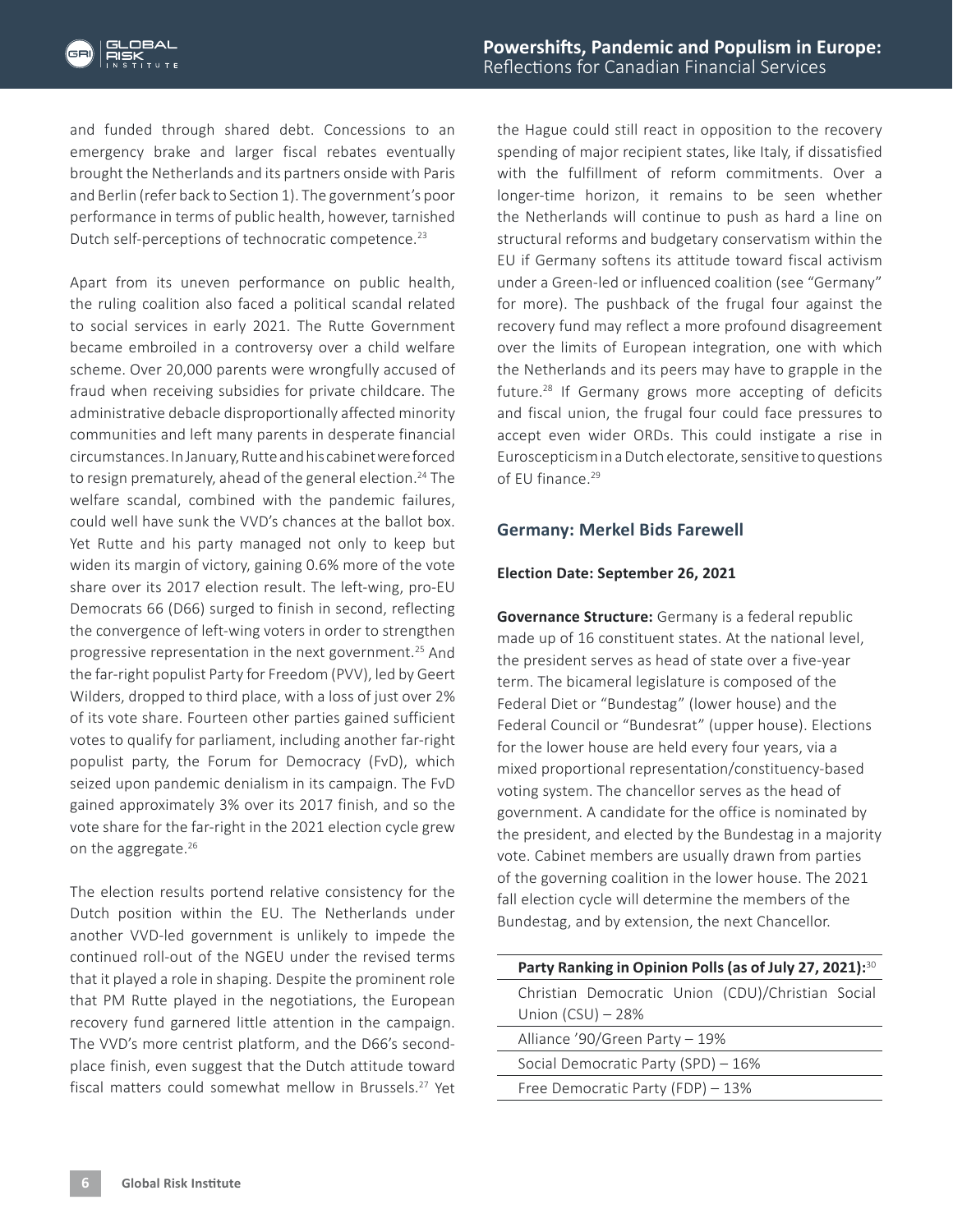| Alternative for Germany (AfD) - 11% |  |
|-------------------------------------|--|
| Die Linke (The Left) $-7\%$         |  |
|                                     |  |

| <b>Leading Candidates for Chancellor:</b> |  |
|-------------------------------------------|--|
| Armin Laschet (CDU/CSU)                   |  |
| Annalena Baerbock (Greens)                |  |
| Olaf Scholtz (SPD)                        |  |

**Description:** The 2021 federal election could mark a paradigm shift in German politics, as Chancellor Angela Merkel, having chosen to step down at the end of her fourth term, concludes 16 years in office. The end of her tenure has been far from uneventful. Merkel garnered widespread praise in the initial months of the global pandemic. Informed by her own scientific expertise, Merkel's effective communications, and those of other officials, helped to mitigate viral spread and fatalities through the first wave. $31$  In March 2020, the government released a supplementary budget to fund billions in emergency public health and economic support. Berlin passed a further €130 billion stimulus package in June.<sup>32</sup> At the supranational level, Merkel broke with precedent when she conceded to joint debt issuance under the NGEU scheme, albeit as a one-time emergency measure.<sup>33</sup> Yet confusing policy and a slow vaccine rollout through the third wave of infections, coupled with an internal party scandal, threatened to tarnish Merkel's record on the pandemic and inflicted a political cost on the CDU/CSU.<sup>34</sup> Her successor as conservative leader, Armin Laschet, Minister-President of North-Rhine Westphalia, is also singularly unpopular. The party endured a precipitous decline in the polls over the first half of 2021, from which they have not entirely recovered.<sup>35</sup> Meanwhile, the CDU/CSU faces an insurgent challenger in the Alliance '90/Green Party. The Greens' young and high-profile candidate for chancellor, Annalena Baerbock, came of age in the post-unification era. Baerbock has positioned herself as the candidate for change, standing apart from older establishment figures like Laschet and Olaf Scholtz of the SPD. Detractors have pointed to Baerbock's relative lack of experience, which could dissuade a stability-minded German electorate from supporting her.<sup>36</sup> Critiques of the Green leader were bolstered as Baerbock faced allegations of plagiarism,

misrepresentation on her resumé and failures to properly declare income. The party has experienced a decline in its support to below 20% since her nomination.<sup>37</sup>

The positions of the two leading candidates hint at the possible directions for German policy in the coming years. As head of the CDU, Laschet largely aligns with Angela Merkel at the political centre. He leans toward probusiness policies and fiscal restraint, and has taken modest positions vis-à-vis Russia and China. Laschet supports strong cooperation within the EU and the existing pandemic recovery scheme, but opposes more permanent structures for debt mutualization.<sup>38</sup> In contrast, Baerbock and her party have charted a distinct course in both domestic and foreign policy. Naturally, the Greens elevate climate change to a focal point of their agenda. In part, they call for larger public investments to support the green transition. This inclination toward more government spending and a softening on deficits breaks with the CDU's tradition of staunch fiscal conservatism.<sup>39</sup> In a similar vein, Baerbock's international approach is ambitious when compared to Merkel's and Laschet's cautionary style. She favours strong cooperation with likeminded democracies and takes a more assertive posture toward Moscow and Beijing. And with respect to the EU, the Greens support greater political and economic union, including more permanent fiscal arrangements to fund investment and manage economic crises. Despite its shortcomings, Baerbock has also defended the EC's role in vaccine procurement as a necessary act of solidarity.40

The gravity of political change after the election may ultimately hinge on the performance of the Greens relative to the CDU/CSU; whether they win enough seats to meaningfully influence policy or even set the agenda as a ranking member in the next governing coalition. In any event, the medium-term implications of the election look reassuring for Brussels at this stage, particularly given the relegation (but not exclusion) of Eurosceptic voices. In April 2021, the German Constitutional Court ruled against a legal challenge seeking to hold-up the ratification of the ORD needed for the recovery fund. And support in the polls for the far-right populist Alternative for Germany (AfD) party has declined since the onset of the pandemic.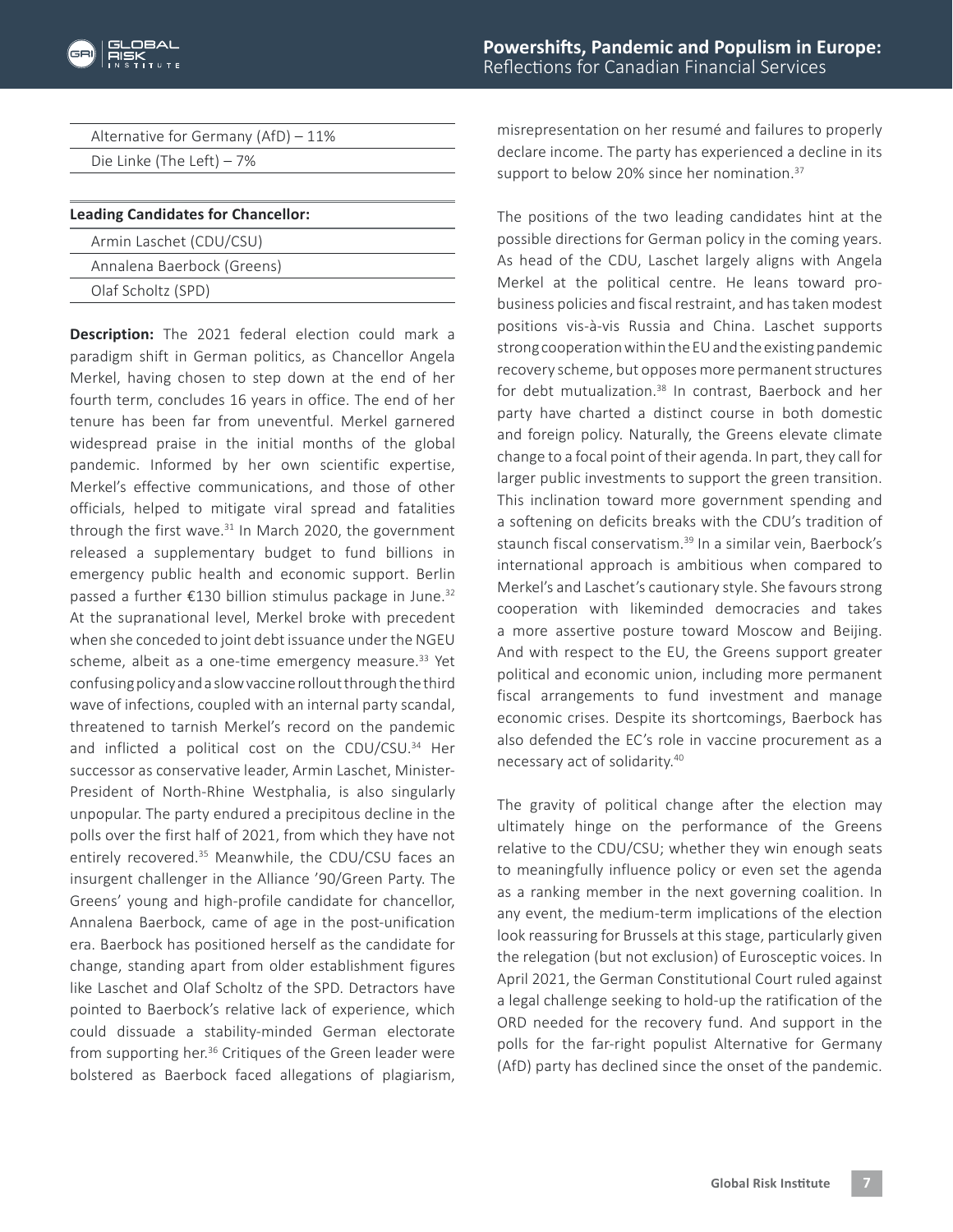

In June, the AfD also fell short of polling expectations with its second-place finish behind the CDU in the Saxony-Anhalt state elections.41

#### **France: Encore une Fois, Mr. Macron?**

#### **Election Dates:** April 2022

**Governance Structure:** France is a republic with a semipresidential system of governance. The president serves as head of state, with robust executive powers, and is directly elected via a popular vote. The president appoints the Prime Minister and Council of Ministers (together referred to as "the government"), subject to majority support in parliament. The PM serves as head of government, with authority over policy and the civil services. The legislative branch is composed of the constituency-based National Assembly (lower house) and the Senate (upper house). Both the presidential and legislative elections follow a two-round system, whereby a run-off is held between the leading candidates if no one person secures more than a 50% majority after the first ballot. The 2022 election cycle will decide the next president, the new government and the composition of the National Assembly.

#### **Potential Presidential Candidates & Opinion Polling (as of July 5, 2021):42**

| <b>First Round Vote</b>                          |
|--------------------------------------------------|
| Marine Le Pen (National Rally) - 25%             |
| Emmanuel Macron (La République En Marche!) - 25% |
| Xavier Bertrand (The Republicans) – 17%          |
| Jean-Luc Mélenchon (France Unbowed) – 9%         |
| Yannick Jadot (Green Party) – 7%                 |
| Anne Hidalgo (Socialist Party) – 6%              |
|                                                  |
| <b>Second Round Vote</b>                         |
| Emmanuel Macron (La République En Marche!) - 56% |
| Marine Le Pen (National Rally) – 44%             |
|                                                  |

**Description:** President Emmanuel Macron rose from relative obscurity to the centre of French politics when he and his newly formed La République En Marche! (LREM) Party claimed victory in the 2017 presidential and legislative elections. Macron's run-off against the far-right populist leader, Marine Le Pen, marked the upturn of the traditional party structure in France, hitherto dominated by the Socialists and Republicans.<sup>43</sup> A former investment banker, Macron championed reforms in the French economy, including cuts to corporate taxes and the easing of regulations in the labour market to spur job growth. He also called for renewed European solidarity with the Franco-German partnership at its centre.<sup>44</sup> Yet in pursuit of his grand ambitions, the President encountered some embittered opposition. Macron earned a reputation for elitism that alienated rural voters. Sparked by a new tax levied on top of already rising fuel prices, the rise of the *Gilets Jaunes* (Yellow Vest) protest movement in 2018 marked a popular backlash against an allegedly indifferent leader and his policies.<sup>45</sup> When the global pandemic struck, Macron led a mixed response. Paris provided massive emergency economic support through the first wave. The government provided a further supplement with its €100 billion "France Relance" recovery package. Macron also co-devised the European recovery fund and joint borrowing scheme with Angela Merkel.<sup>46</sup> But his handling of the public health response seemingly contributed to losses in public support. In April 2021, Macron suddenly announced a third nation-wide lockdown, after resisting the move despite scientific advice to the contrary.<sup>47</sup>

With just under one year before the scheduled election date, and the global pandemic still the overriding priority, the presidential campaign has yet to reach its fever pitch. Yet some potential challengers to Macron have attracted attention. Xavier Betrand, regional president of Hauts-de-France, is a leading figure from the centre-right Republicans. The current mayor of Paris, Anne Hidalgo, is a possible candidate from the Socialists. And Jean-Luc Mélenchon leads the far-left party, France Unbowed.<sup>48</sup> Macron and Le Pen are once again the clear frontrunners in the race, although conditions favour the incumbent thus far. Polls suggest that Macron is likely to draw more support from other nominees' constituents than Le Pen in a run-off vote (see aggregated figures above). Yet other variables could still affect the President's chances. As head of state, he may ultimately bear the responsibility for the successes and the failures of the pandemic response. Macron must also grapple with losses in support associated with a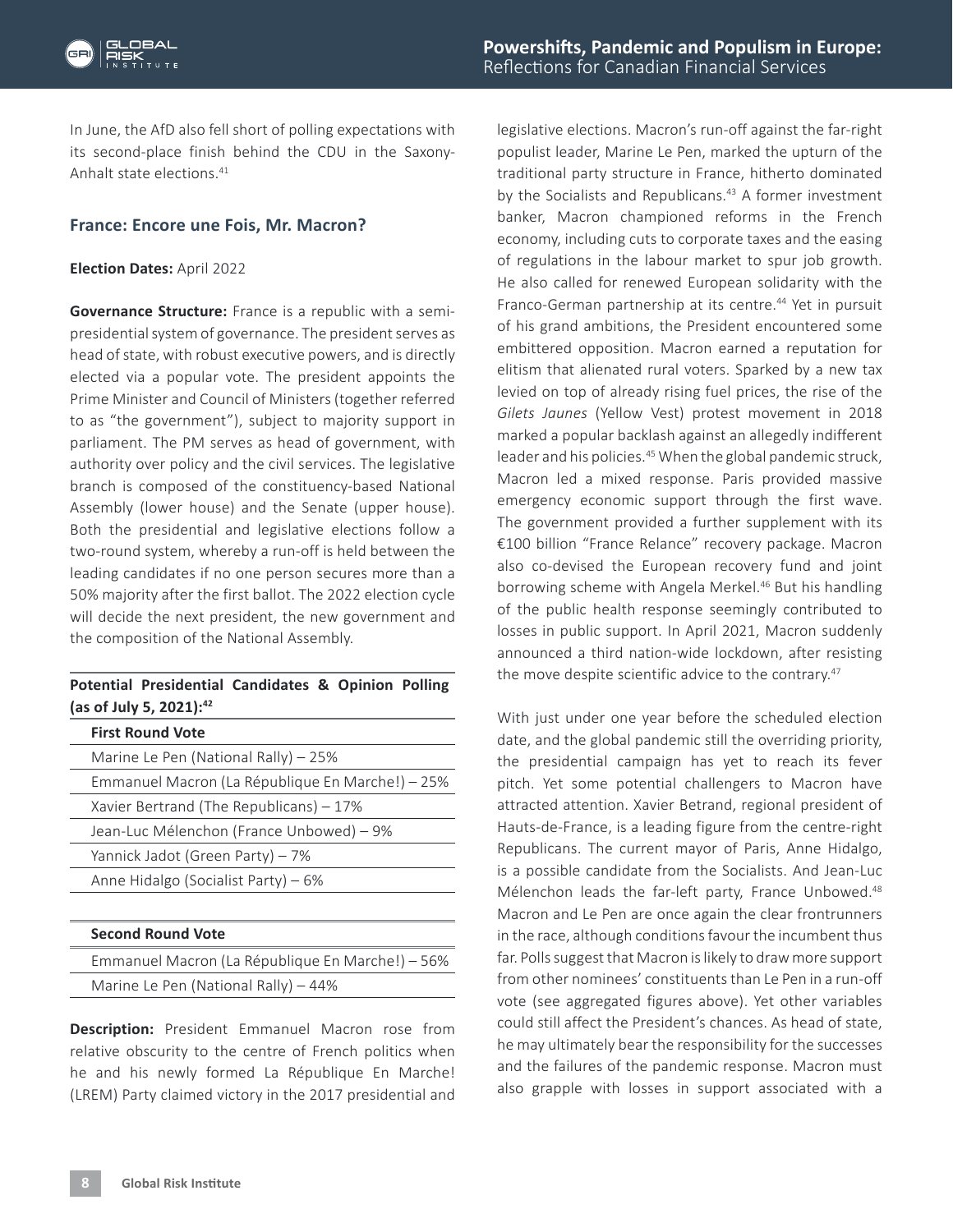pre-election shift to the political Right. The President's controversial national security proposals after recent terrorist attacks and hardline defences of *laïcité* – the French tradition of secularism – have in part contributed to the alienation of more progressive voters.<sup>49</sup>

Thus, French politics displays both positive and tenuous signs for the coherence and stability of the single market. After four years in office, Macron remains staunchly Pro-EU in his orientation and his re-election prospects are favourable. Yet the political resiliency of Marine Le Pen remains a significant "known unknown" at this point. If able to win a surprise upset at the national level, Le Pen would be empowered to affect continental integration like never before. Despite backtracking on her calls for France to leave the EU and the Eurozone after the 2017 elections, she could reembrace Eurosceptic policies if voters grow frustrated or unsatisfied with Brussels' role in the vaccine rollout and economic recovery.<sup>50</sup> Le Pen could shift France's posture in the EU from a position of renewed cooperation to one of increased confrontation and obstruction. At the very least, her election could disrupt popular expectations for the Union's future in a manner that would reflect in financial markets.

### **SECTION 3: IMPLICATIONS FOR THE EU AND CANADIAN FIS**

As explored in Section 2, recent and future power shifts in Italy, the Netherlands, Germany and France present a mixed, but generally positive narrative for the European project in a moment of crisis. The unifying force of EU institutions alone should not be underestimated, regardless of political developments at the national level. Given that important leadership changes are at play, however, some additional observations can be made about their consequences for the medium-term future of the EU and the single market as the pandemic recedes. In turn, these observations can inform better assessments of political risk to Canadian FIs.

First, the current moment of EU solidarity cannot discount the endurance of populist movements on both sides of the political spectrum. Reflecting on the state of democracy, Ivan Krastev points to the breakdown of centrist politics in Western Europe. The old consensus

dominated by moderate left and right parties has broken down in the aftermath of the financial and migration crises respectively.51 Krastev's insight at least partially aligns with the recent and future power shifts explored in this paper. Voter trends in Italy and France signal the depth of populist sentiment despite current incumbents from the political mainstream. Conditions in Germany and the Netherlands point more to a reembrace of centrist politics, but by no means one that silences the political fringes. A common thread weaves through these cases. Polarization remains a secular force, creating loyal and animated bases of support on the far-left and far-right that sustain opposition to the political establishment. As the EU rallies to mount a shared recovery, these parties may find limited appeal beyond their core constituencies. But keeping a "foot in the door" of government allows populist leaders to bide their time and exploit the divisions and grievances sown or exposed by a disruptive event like the pandemic.

This leads to a second observation, that the disparities wrought by COVID-19 could actually inspire a populist resurgence if left unaddressed. [As this author highlighted](https://globalriskinstitute.org/publications/geopolitics-in-a-post-pandemic-world-2/) [back in May 2020](https://globalriskinstitute.org/publications/geopolitics-in-a-post-pandemic-world-2/), it is the aftereffects of the pandemic in terms of economic dislocation and inequality that could ultimately prove a boon for the political extremes. Bobba and Hubé (2021) take a similar view when they argue that populists succeed by promoting a "permanent crisis cycle" in which they can identify and exploit political "contradictions" and assign blame to particular groups. This strategy works in the early phases, or in the wake of, rather than in the climax of a crisis. The heat of moment may inspire solidarity and collective action which disadvantages populist arguments.<sup>52</sup>

If the crisis matters less than its aftermath, both EU institutions and national governments need to provide solutions that preempt those contradictions upon which anti-establishment parties prey. This imperative is not lost on the part of incumbent leaders. For example, French President Macron openly cast the European recovery fund as a prophylactic against populism. $53$  Yet the EU's record thus far at preempting contradictions is not beyond criticism. Brussels' failures at coordinating the public health file may compromise plans for the economic rebound. Speaking about his own country, former Italian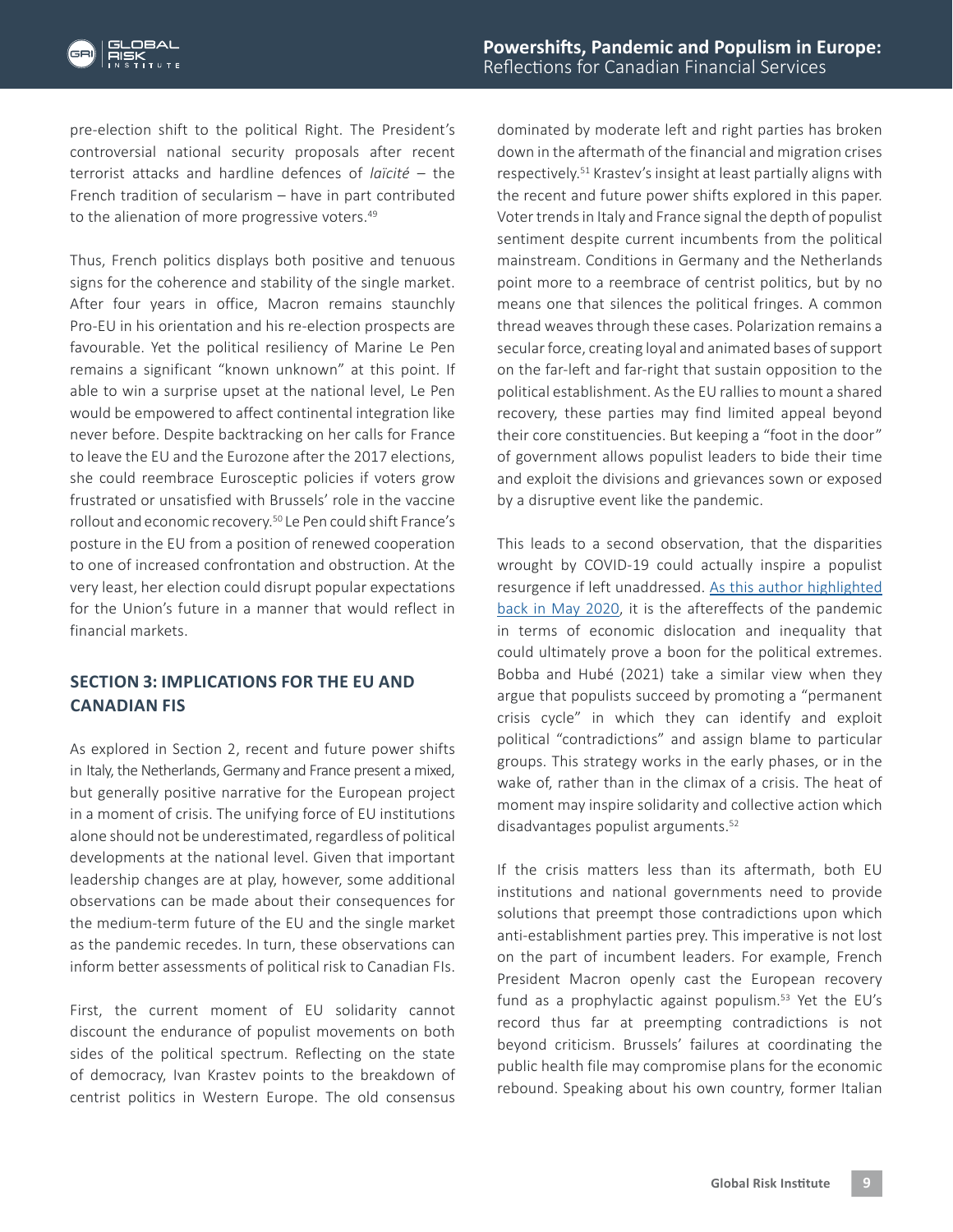PM Enrico Letta notes that Draghi's reform efforts will be much more challenging if the vaccine rollout faulters and fails to resolve the pandemic.<sup>54</sup> Unsuccessful attempts at structural changes in Italy could, in turn, inflame regional divides and increase Euroscepticism elsewhere.

#### **Mapping Future Scenarios and Risks**

Thus, assessments of national politics and European unity should consider the resilience of populist parties and their ability to leverage post-crisis disruptions for electoral gain. Lenders and investors should consider how these factors manifest across a distribution of outcomes with different risk profiles. The following section defines three alternative futures for Europe in a post-pandemic world, as shaped by domestic political developments in the largest EU countries and the different paths for the postpandemic recovery. Although informed by background research, these narrative scenarios are, by definition, simplifications. They cannot describe exactly how the future will unfold. They cannot account for all the variables at play in the single market, from increased migration and geopolitical tensions to the rise of illiberal democracy and its fundamental challenge to European values. Nor can the scenarios fully capture the paradoxical nature of the European project. As Johns Hopkins political scientist Erik Jones argues, the forces of European integration and disintegration may co-exist, so that cooperation in the emergency response to the pandemic does not exclude divergence among member states in other respects.<sup>55</sup> What the following scenarios can provide, however, are the elements for "strategic foresight," as an exercise that explores possibilities and challenges preconceptions rather than making definitive predictions about what is to come.

**1. Muddling Through —** A scenario in which political developments, and the economic recovery from the global pandemic, are uneven and incongruous across the EU. The vaccination campaign is largely successful at stemming new variants of COVID-19, but local flare-ups slow the reopening of economies in a few countries and regions. The NGEU funds are released with initially positive results. Yet tensions on the

European Council rise when the scrutiny of individual recipients leads to accusations of non-compliance with spending rules and reform commitments. In Italy, Mario Draghi's government launches its new fiscal program with early signs of success. But the more difficult structural changes mandated for the economy spark ire from voters and interest groups. Confidence in the government breaks down, culminating in a no-confidence vote and a premature election. The populist Northern League, M5S and FdI, secure the largest shares of the vote, but policy disagreements between the different political factions produce an unstable and ineffective coalition. Although no leader among the frugal four triggers the emergency brake in response, their collective criticisms of NGEU disbursements grow increasingly severe and betray a rising dissatisfaction among their voters with the EU's recovery program.

Armin Laschet leads the CDU/CSU to victory in the German federal elections, with the Greens taking the second largest vote share. As a necessity, the two parties negotiate a coalition between them. Consistent with Germany's position under Angela Merkel, the new government takes a clear but measured position in support of the EU. As a change of course, it adopts a more assertive posture in relations with China and Russia. True to statements made during the campaign, Chancellor Laschet is steadfast in arguing that the NGEU should remain a one-time emergency program only, not the basis for a more permanent European borrowing scheme. His position stymies discussions of greater fiscal integration in Brussels. Yet the precedent is now set for large-scale joint debt issuance in a crisis scenario. In April 2022, French President Emmanuel Macron ekes out a razor-thin victory in a second-round vote against National Rally challenger Marine Le Pen. The LREM also loses a large share of its seats in the National Assembly. Low voter turnout, disillusionment on the political Left, and dissatisfaction with a mediocre economic recovery, are all obstacles for the incumbent. Although ultimately triumphant, Macron's political momentum is noticeably diminished. He forges a strong working relationship with Chancellor Laschet to advance ambitions for continental unity and strategic autonomy. Yet the prospects for strong Franco-German leadership within the EU have their limits.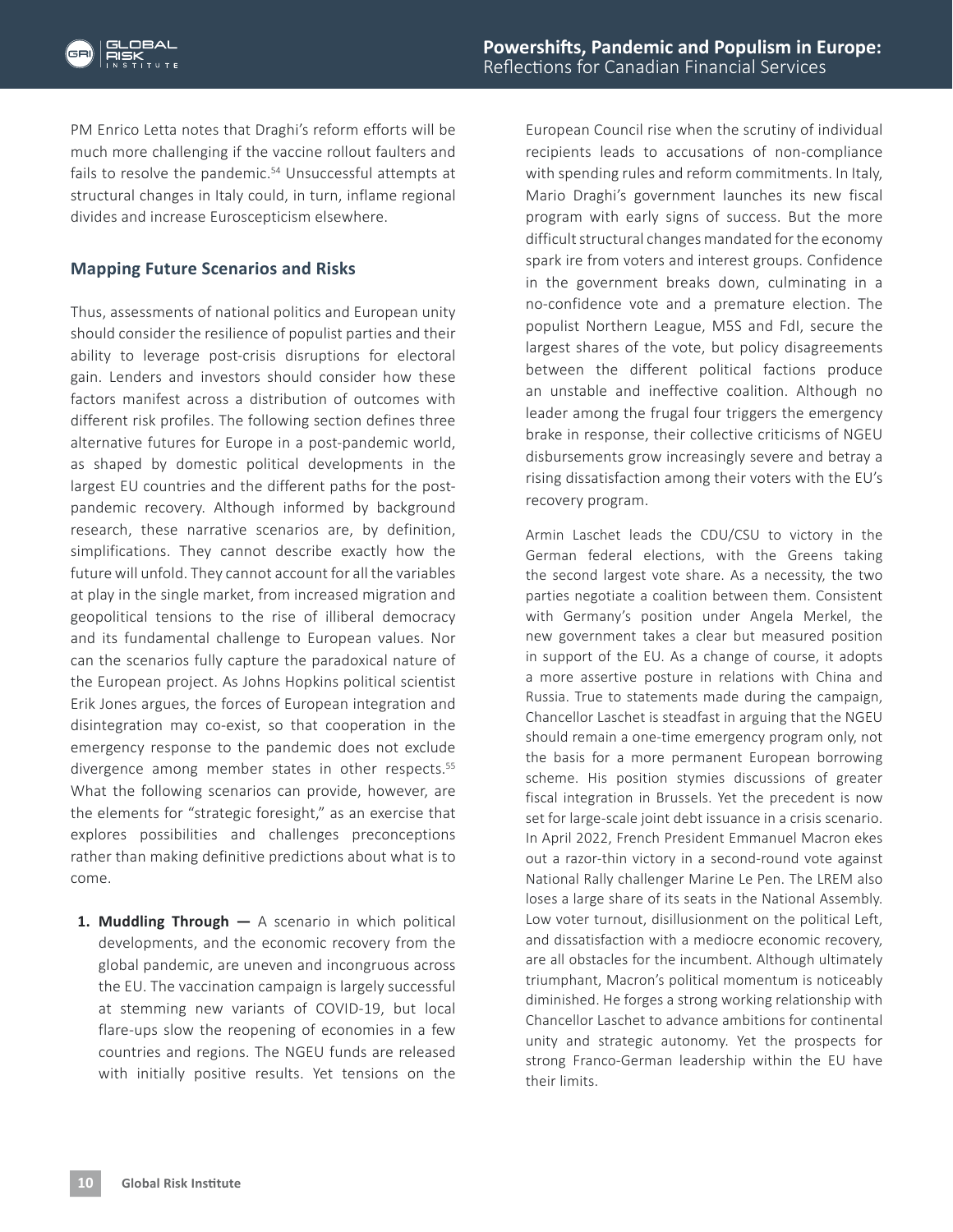

Post-pandemic growth remains sluggish in some countries more than others as spending and reforms fail to sufficiently improve supply side factors. On the demand side, the disparities largely fall along geographic lines. While manufacturing- and exportheavy economies in the North and East perform well, many Southern European countries with large travel and tourism sectors are still adversely affected by regional epidemics and lingering consumer hesitancy. Although the pandemic recovery fund yields mixed results, digitization and the green transition remain key EU priorities of which progress continues to be made. The moves toward strategic reshoring and supply chain resiliency have some positive effect, but the benefits for the biomedical and technology industries are highly concentrated. Unprecedented public debt levels in Italy and Greece look increasingly unsustainable. The ECB adds to the strain when evidence of secular inflation forces it to more aggressively taper its QE program and raise interest rates in the second half of 2022. Fears mount over rising sovereign debt risk and instability within the Eurozone.

**2. Ever Closer Union —** A scenario in which the EU and its member states mount a coordinated and pervasive recovery from the COVID-19 pandemic. NGEU grants and loans are methodically distributed without activation of the emergency brake for alleged violations of program rules or commitments. The foremost recipients, led by PM Draghi's government in Italy, adhere to their spending plans while successfully meeting structural reform commitments. Despite its initial challenges, the EU-led vaccination program gains pace by the fall of 2021, dramatically reducing infection rates, including for the delta and other new variants, and permitting national governments to ease any remaining public health restrictions. The reopening of economies, coupled with the massive fiscal stimulus from the EU, drives inclusive growth and a steady rise in public confidence. Early successes in "building back better" help to restore popular faith in both national and European institutions. Support for centrist parties begins to rebound in France and Italy.

Annalena Baerbock overcomes stumbles mid-campaign to lead the Greens to an upset victory in the German federal elections. In line with the EU's spending

priorities, the new governing coalition in Berlin pushes for even greater investments in sustainable and digital infrastructure, financed in part through more deficits, public-private partnerships and green bond issuance. Competing with proclamations from the Biden Administration, Baerbock pledges to make Germany and the EU the definitive leaders in the race to netzero. Support for French President Emmanuel Macron marginally recovers in the polls with the economic upturn. He manages to secure a narrow but definitive victory in the second-round run-off elections against Marine Le Pen. The rehabilitation of the EU's image, given the turnaround in vaccinations and fiscal stimulus, proves an anti-populist challenge for which the National Rally had no real counter.

With his new mandate, President Macron partners with the likeminded Chancellor Baerbock to continue in his push for European solidarity and a reinvigorated, but inclusive form of globalism. Brussels does prioritize issues of supply chain resiliency in critical sectors like medical equipment, pharmaceuticals and semiconductors. But in their actions and rhetoric, European leaders resist a downward spiral into more severe forms of trade protectionism. The doors to FDI remain largely open and secure. The early successes of the NGEU lubricate discussions of more significant fiscal powers for the EU. After some debate, leaders agree to further consultations on a permanent common debt instrument. Financial markets are bolstered on promises that these "Eurobonds" will serve as the most compelling riskfree alternative to U.S. treasuries. Market expectations of new joint debt arrangements also lower the cost of borrowing for countries like Italy and Greece, where emergency pandemic spending has compounded what were already tenuous debt burdens. These states are granted further leeway when the EU extends its fiscal exemptions under the escape clause of the SGP beyond 2023, while the terms of the pact itself come under renegotiation. The rise in inflation measured throughout 2021 ultimately proves transitory, as a global reopening helps to reconcile demand/supply imbalances. Pressure eases on the ECB to raise interest rates, lowering the risks to highly-leveraged state, commercial and household borrowers. Governments in Southern Europe continue emergency spending lines to accelerate a regional recovery, much of which depends on a rebound in the improving, but still beleaguered, tourism sector.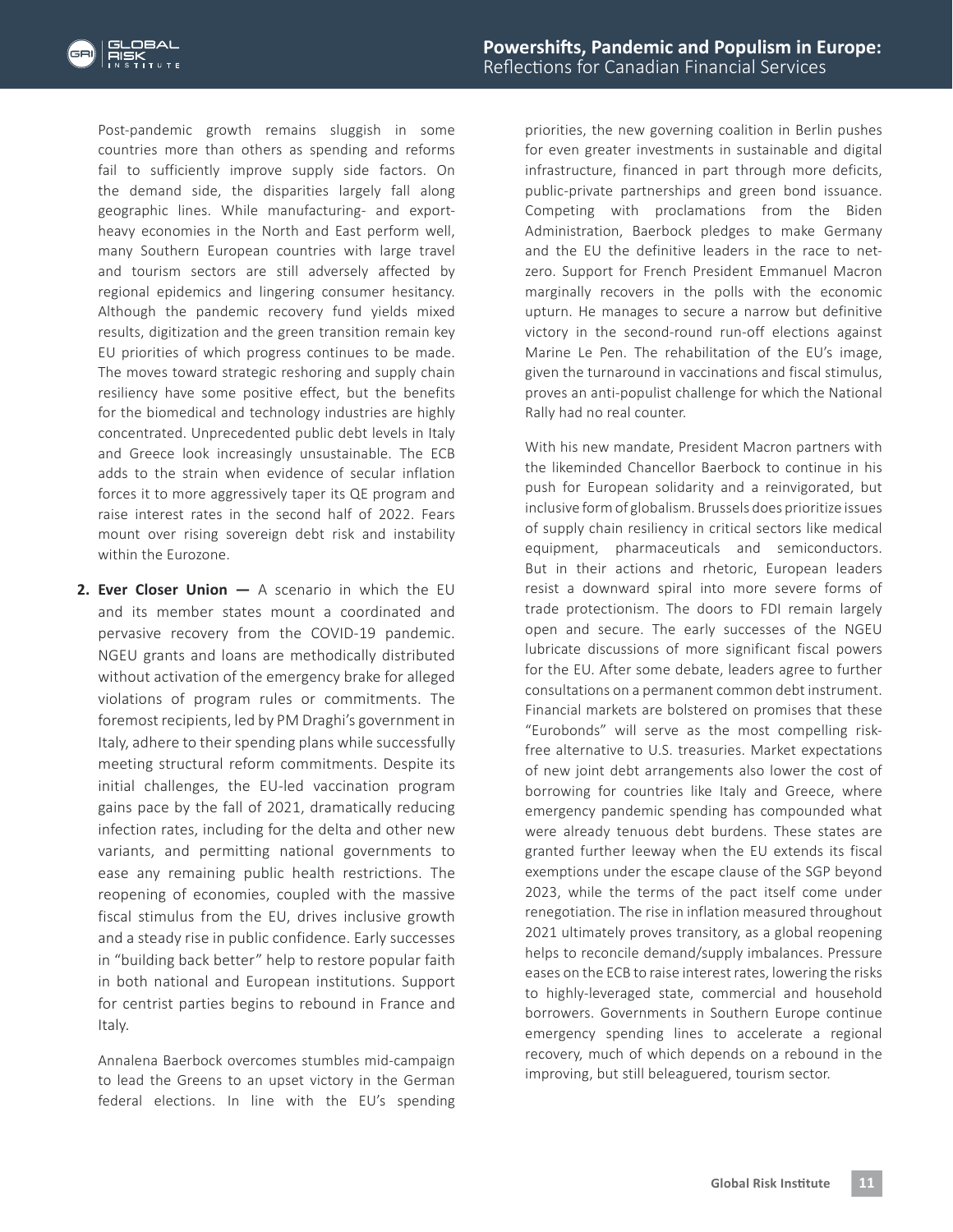**3. Fury and Fragmentation —** A scenario in which the backlash against neglected economic disparities postpandemic, and the criteria for the recovery fund, nurture far-right populism in recipient nations. Voters in some of the largest economies elect nationalist governments that threaten EU solidarity and the single market. The COVID-19 vaccination campaign accelerates over the course of 2021, but immunization levels are not sufficient to prevent the spread of infectious variants, forcing new shutdowns in many countries. In Italy, the reform efforts of PM Draghi falter under pressure from the combined weight of anti-establishment parties, including the M5S, Northern League and FdI. Members of the frugal four group of states invoke the escape clause of the NGEU. Euroscepticism rises in the Netherlands and Germany over perceptions of enduring fiscal imprudence in Italy. The German federal election results produce a fiscally hawkish, CDU-led coalition, excluding the Greens. The new government strikes a hard line in favour of the prompt reimposition of EU spending rules under the SGP. Meanwhile, Marine Le Pen exploits divisions among left-wing parties, defections from Emmanuel Macron's LREM, and general voter apathy, to squeeze out a surprise victory in the second round of the French presidential elections. Siding with illiberal governments in Hungary and Poland, Le Pen challenges Brussels on issues like human rights, migration and foreign policy.

The widening of political divides on the European Council narrows the bandwidth for greater fiscal union. Attempts to cement a permanent joint borrowing scheme falter when confronted by renewed German opposition, and hopes for a single, EU safe asset are left unfulfilled. Disagreements over the commitments to structural reform impair payments under the NGEU scheme and dull the expected benefits to economic growth. Planned infrastructure projects lose out on public financing, and thus, fail to present new investment opportunities for alternative asset managers. Yet the EU's leadership and focus on climate change and digital policy still drive regulatory changes and carbon reduction. The cost of borrowing on financial markets increases for Italy, Spain,

Greece, and other countries with high public debt levels. Added pandemic expenditures in these states threaten the financial stability of the Euro zone.

Support for protectionism and supply chain selfsufficiency increase across the political spectrum and the EU in the wake of pandemic disruptions. Rhetorical appeals to economic nationalism are especially pronounced where far-right leaders hold office. Yet the local political risks to foreign investors are not necessarily greater in these markets. Populist governments in France and Italy curb their hostility toward private FDI where it outwardly contributes to domestic economic growth. Foreign businesses still face reputational risks in these markets, however, when clients perceive even tacit associations with far-right, xenophobic and antiglobalist policies that flout ESG commitments.

### **CONCLUSION**

The EU is both a political and economic union which brings together a diverse community of states. It is a supranational organization that at times struggles with the dichotomy of too much and not enough integration. Debates over the nature and extent of political and macroeconomic union in the EU have marked the past ten years and endure through the current moment. The great financial crisis and sovereign debt crisis enflamed internal tensions with the bloc. The global pandemic could prove a similar moment of disruption. As explored in this paper, recent and future power shifts at the national level may both influence and prove reactive to the EU's pandemic recovery, and influence the Union's trajectory over the near to mediumterm. Canadian FIs should recurrently assess the potential outcomes for the single market, and their consequences for operations and portfolios.

*<sup>©</sup> 2021 Global Risk Institute in Financial Services (GRI). This "Powershifts, Pandemic and Populism in Europe: Reflections for Canadian Financial Services" is a publication of GRI and is available at* www.globalriskinstitute.org. *Permission is hereby granted to reprint the "Powershifts, Pandemic and Populism in Europe: Reflections for Canadian Financial Services" on the following conditions: the content is not altered or edited in any way*  and proper attribution of the author(s) and GRI is displayed in any reproduction. **All other rights reserved.**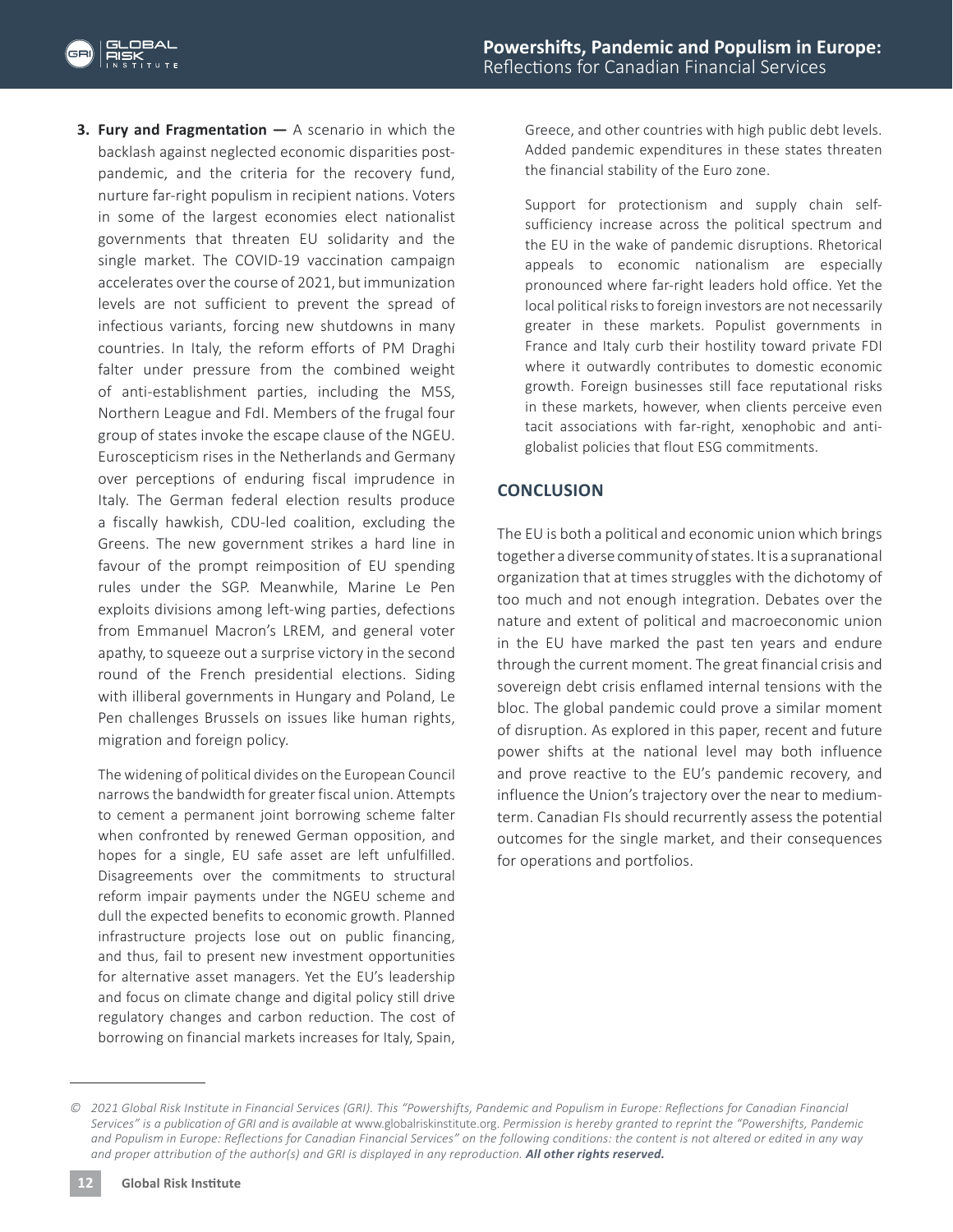

#### **ENDNOTES**

- 1 For data, see "[Tracking the Coronavirus Across Europe,](https://www.economist.com/graphic-detail/tracking-coronavirus-across-europe)" *The Economist*, April 19, 2021.
- 2 See Jacint Jordana & Juan Carlos Trivino-Salazar, "Where are the ECDC and the EU-Wide Responses to the COVID-19 Pandemic?" *The Lancet 395*, 10237 (May 13, 2020): 1611-1612, doi: [https://doi.org/10.1016/S0140-6736\(20\)31132-6](https://linkinghub.elsevier.com/retrieve/pii/S0140673620311326).
- 3 Amie Tsang, "[E.U. Seeks Solidarity as Nations Restrict Medical Exports](https://www.nytimes.com/2020/03/07/business/eu-exports-medical-equipment.html)," *The New York Times*, March 7, 2020.
- 4 Jillian Deutsch & Sarah Wheaton, ["How Europe Fell Behind on Vaccines](https://www.politico.eu/article/europe-coronavirus-vaccine-struggle-pfizer-biontech-astrazeneca/)," *Politico*, Jan. 27, 2021; "[Why the EU's Covid-19](https://www.economist.com/briefing/2021/03/31/why-the-eus-covid-19-vaccination-programme-went-wrong)  [Vaccination Programme Went Wrong](https://www.economist.com/briefing/2021/03/31/why-the-eus-covid-19-vaccination-programme-went-wrong)," *The Economist*, March 21, 2021.
- 5 For compilation of ECB actions, see "[Our Response to Coronavirus Pandemic,](https://www.ecb.europa.eu/home/search/coronavirus/html/index.en.html)" *European Central Bank*, accessed Aug. 3, 2021.
- 6 See "[Communication from the Commission...Activation of the General Escape Clause of the Stability and Growth Pact](https://eur-lex.europa.eu/legal-content/EN/TXT/?qid=1591119459569&uri=CELEX%3A52020DC0123)," *EUR-Lex*, March 20, 2020; "[Communication from the Commission Temporary Framework for State Aid Measures...](https://eur-lex.europa.eu/legal-content/EN/TXT/?uri=OJ%3AJOC_2020_091_I_0001)," *EUR-Lex*, March 20, 2020; ["A Recovery Plan for Europe](https://www.consilium.europa.eu/en/policies/eu-recovery-plan/)," *European Council*, last modified Aug. 2, 2021, accessed Aug. 3, 2021.
- 7 Steven Erlanger, ["Merkel, Breaking German 'Taboo,' Backs Shared E.U. Debt to Tackle Virus](https://www.nytimes.com/2020/05/18/world/europe/coronavirus-european-union-fund.html)," *The New York Times*, last modified July 16, 2020, accessed March 19, 2021.
- 8 Nouriel Roubini & Brunello Rosa, "[Europe's Non Hamiltonian Muddle,](https://www.project-syndicate.org/commentary/eu-covid-recovery-fund-not-hamiltonian-debt-mutualization-by-nouriel-roubini-and-brunello-rosa-2020-06)" *Project Syndicate*, June 1, 2020.
- 9 ["Europe Brief: Leaders Agree on Post-Pandemic Recovery Fund,](https://www.eiu.com/n/europe-brief-leaders-agree-on-post-pandemic-recovery-fund/)" *Economist Intelligence Unit (EIU)*, July 31, 2020.
- 10 Alessandro D'Alfonso, "[National Ratification of the Own Resources Decision](https://www.europarl.europa.eu/RegData/etudes/BRIE/2021/690520/EPRS_BRI(2021)690520_EN.pdf)," *European Parliamentary Research Service (EPRS)* PE 690.520 (June 2021): 1-3.
- 11 Marcus Walker & Giovanni Legorano, "Italy's Prime Minister Conte to Resign Amid Struggle Against Covid-19 and [Recession,](https://www.wsj.com/articles/italian-prime-minister-giuseppe-conte-to-resign-11611599680)" *Wall Street Journal*, last modified January 25, 2021, accessed July 30, 2021.
- 12 "[Italy: Government and Institution Measures in Response to COVID-19](https://home.kpmg/xx/en/home/insights/2020/04/italy-government-and-institution-measures-in-response-to-covid.html)," *KPMG*, last modified October 28, 2020, accessed July 29, 2021; "[Recovery and Resilience Facility: Maximum Grant Allocations](https://ec.europa.eu/info/sites/default/files/about_the_european_commission/eu_budget/recovery_and_resilience_facility_.pdf)," *European Commission*, accessed June 11, 2021.
- 13 Walker & Legorano, "[Italy's Prime Minister Conte to Resign Amid Struggle Against Covid-19 and Recession,](https://ec.europa.eu/info/sites/default/files/about_the_european_commission/eu_budget/recovery_and_resilience_facility_.pdf)" *Wall Street Journal*; Jon Henley, "[Democratic Leaders Win Surge of Approval During Covid-19 Crisis](https://www.theguardian.com/world/2020/apr/02/democratic-leaders-win-surge-of-approval-during-covid-19-crisis)," T*he Guardian*, April 2, 2020.
- 14 ["Mario Draghi Is Summoned to Form Italy's Government,](https://www.economist.com/europe/2021/02/03/mario-draghi-is-summoned-to-form-italys-government?itm_source=parsely-api)" *The Economist*, Feb. 4, 2021.
- 15 ["Italy's Next Prime Minister, Mario Draghi, Unveils His Cabinet](https://www.economist.com/europe/2021/02/12/italys-next-prime-minister-mario-draghi-unveils-his-cabinet)," *The Economist*, Feb. 12, 2021.
- 16 ["Il Sondaggio: Draghi Super Popolare, Renzi "Vincitore" Della Crisi di Governo. E il M5S Crolla al 15%,](https://www.repubblica.it/politica/2021/02/12/news/draghi-renzi-sondaggio-piepoli-287178947/)" *La Repubblica*, February 12, 2021, Translated via Google Translate; Stefano Rebaudo and Sara Rossi, "UPDATE 2-Euro Zone Bond Yields [Rise, Italian-German Spread Tightest Since 2015](https://www.reuters.com/article/eurozone-bonds/update-1-italys-10-year-bond-yields-hit-new-record-low-on-hopes-for-draghi-govt-idUSL1N2KI0DI)," *Reuters*, Feb. 12, 2021.
- 17 ["Mario Draghi Gives Italy Another Chance,](https://www.economist.com/leaders/2021/02/18/mario-draghi-gives-italy-another-chance)" *The Economist*, Feb. 18, 2021.
- 18 ["Italy's Next Prime Minister, Mario Draghi, Unveils His Cabinet](https://www.economist.com/europe/2021/02/12/italys-next-prime-minister-mario-draghi-unveils-his-cabinet)," *The Economist*.
- 19 "[Waiting in the Wings: Italy's Populist Right Looks Menacing](https://www.economist.com/europe/2021/05/22/italys-populist-right-looks-menacing)," *The Economist*, May 22, 2021.
- 20 ["Italy,](https://www.politico.eu/europe-poll-of-polls/italy/)" *Politico Poll of Poll*s, accessed June 14, 2021; "[Waiting in the Wings](https://www.economist.com/europe/2021/05/22/italys-populist-right-looks-menacing)," *The Economist*.
- 21 ["Netherlands,](https://www.politico.eu/europe-poll-of-polls/netherlands/)" *Politico Poll of Polls*, accessed April 23, 2021.
- 22 David M. Herszenhorn & Eline Schaart, "[Mark Rutte: The Netherlands' Mr. Normal,](https://www.politico.eu/article/netherlands-general-election-2021-mark-rutte-polls/)" *Politico*, March 16, 2021; ["Coronavirus: Dutch Government Adopts Package of New Measures Designed to Save Jobs and the Economy,](https://www.government.nl/latest/news/2020/03/19/coronavirus-dutch-government-adopts-package-of-new-measures-designed-to-save-jobs-and-the-economy)" *Government of the Netherlands*, March 17, 2020.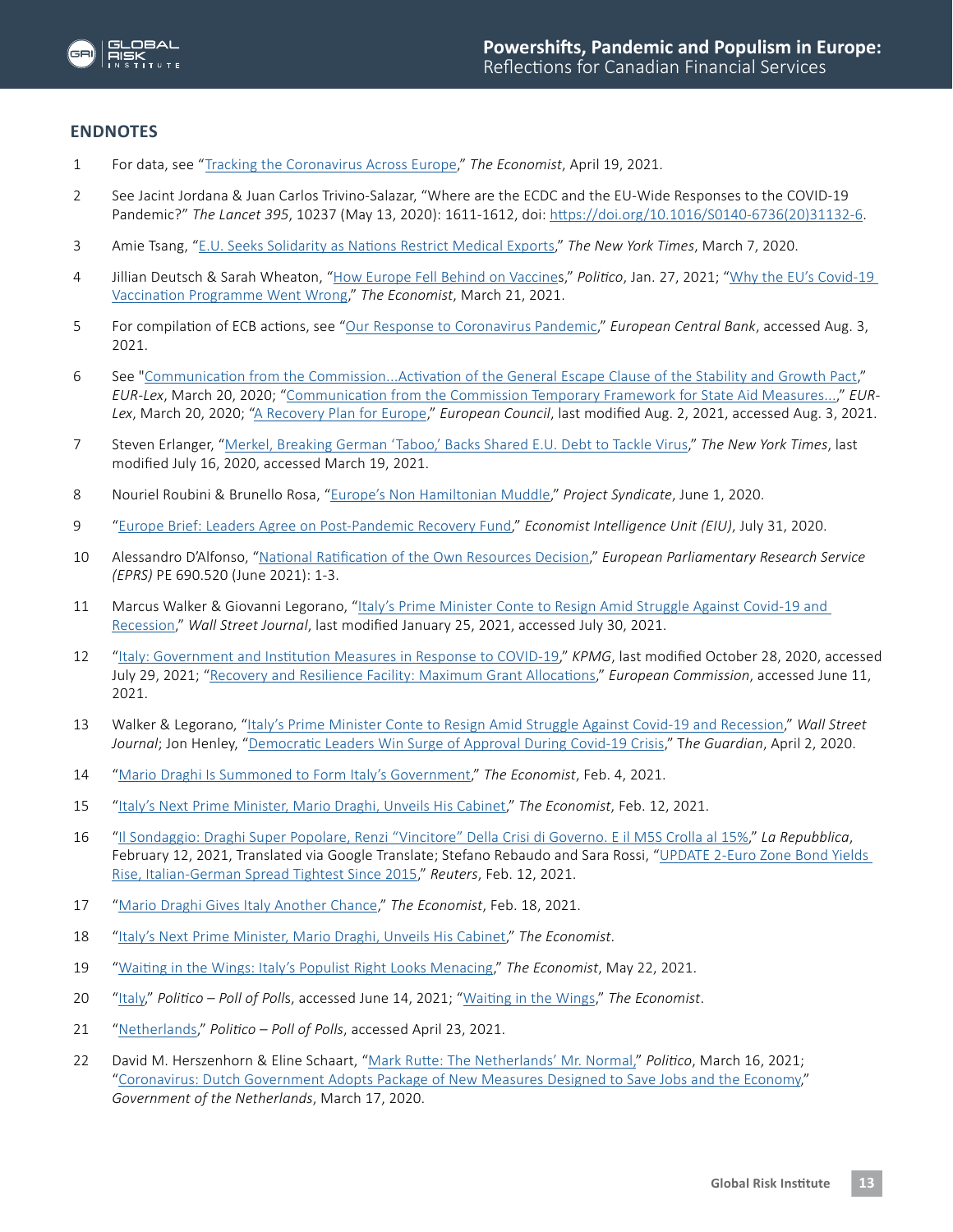

- 23 Thomas Erdbrink, ["As Coronavirus Surges, Chastened Dutch Wonder, 'What Happened to Us?'](https://www.nytimes.com/2020/10/29/world/europe/covid-19-netherlands.html)" *The New York Times*, last modified March 17, 2021, accessed July 29, 2021.
- 24 "[A Benefits Scandal Sinks the Dutch Government](https://www.economist.com/europe/2021/01/23/a-benefits-scandal-sinks-the-dutch-government?itm_source=parsely-api)," *The Economist*, Jan. 21, 2021.
- 25 ["Netherlands,](https://www.politico.eu/europe-poll-of-polls/netherlands/)" *Politico Poll of Polls*; Refer to van Middelar, Ben Hall & Luuk van Middelaar, "[Europe's Mr Normal](https://www.ft.com/content/177f8ca1-c8a0-4aa9-bf5f-44fbb044fbc6)," March 25, 2021, in Rachman Review, produced by the Financial Times, podcast, MP<sup>3</sup> audio, 22:37, accessed March 25, 2021.
- 26 *Ibid*.
- 27 Hall & van Middelaar, ["Europe's Mr Normal;](https://www.ft.com/content/177f8ca1-c8a0-4aa9-bf5f-44fbb044fbc6)" "[Suddenly Sigrid: A Dutch Election Boosts Both Pro-EU Liberals and the Far](https://www.economist.com/europe/2021/03/20/a-dutch-election-boosts-both-pro-eu-liberals-and-the-far-right)  [Right](https://www.economist.com/europe/2021/03/20/a-dutch-election-boosts-both-pro-eu-liberals-and-the-far-right)," *The Economist*, March 20, 2021.
- 28 Pepijn Bergsen, "[The Frugal Four Exhibit a British attitude to European Integration](https://blogs.lse.ac.uk/brexit/2020/06/23/the-frugal-four-exhibit-a-british-attitude-to-european-integration/)," *LSE Blogs*, June 23, 2020.
- 29 For the nature of Dutch Euroscepticism, see "[A Dutch Dilemma,](https://www.economist.com/europe/2020/07/11/a-dutch-dilemma)" *The Economist*, July 11, 2020.
- 30 Based on polling aggregation from Politico Europe, refer to "[Germany,](https://www.politico.eu/europe-poll-of-polls/germany/)" *Politico Poll of Polls*, accessed July 28, 2021.
- 31 Christina Farr, "[Germany's Coronavirus Response is a Master Class in Science Communication](https://www.cnbc.com/2020/07/21/germanys-coronavirus-response-masterful-science-communication.html)," *CNBC*, last modified July 23, 2020, accessed July 29, 2021.
- 32 ["Federal Government Takes Large-Scale Measure to Tackle Crisis Fallout,](https://www.bundesfinanzministerium.de/Content/EN/Pressemitteilungen/2020/2020-03-23-supplementary-budget.html)" *German Federal Ministry of Finance*, March 23, 2020; Michael Nienaber & Holger Hansen, "[German Coalition Parties Agree 130 Billion Euro Stimulus Package](https://www.reuters.com/article/us-health-coronavirus-germany-stimulus-idUSKBN23A26W)," *Reuters*, June 3, 2020.
- 33 Erlanger, ["Merkel, Breaking German 'Taboo,' Backs Shared E.U. Debt to Tackle Virus](https://www.nytimes.com/2020/05/18/world/europe/coronavirus-european-union-fund.html)," *The New York Times*.
- 34 As argued by Holger Schmieding, see Holly Ellyatt, "Confidence in Merkel's Leadership Falters as Germany's Pandemic [Drags](https://www.cnbc.com/2021/03/26/germanys-merkel-and-cdu/csu-popularity-falls-during-the-pandemic-.html)," *CNBC*, March 26, 2021.
- 35 "[Laschet vs. Soder Wie Wichtig sind Umfragewerte](https://www.tagesspiegel.de/politik/die-macht-der-zahlen-laschet-vs-soeder-wie-wichtig-sind-umfragewerte/27104064.html)?" *Der Tagespiegel*, April 17, 2021; Translated via Google Translate; For CDU/CSU polling trends, see ["Germany,](https://www.politico.eu/europe-poll-of-polls/germany/)" *Politico – Poll of Polls*.
- 36 Anne Flotho-Liersch, Massimo Hagemeier and Peter Sparding, "[The World According to Annalena Baerbock,](https://www.gmfus.org/blog/2021/05/07/world-according-annalena-baerbock)" *German Marshal Fund*, May 7, 2021.
- 37 Antonia Zimmermann, ["German Greens' Baerbock Admits Mistakes in Plagiarism Row,](https://www.politico.eu/article/german-greens-leader-baerbock-self-critical-in-plagiarism-debate/)" *Politico*, July 8, 2021.
- 38 "Laurenz Gehrke, ["5 Things to Know About German CDU Chief Armin Laschet,](https://www.politico.eu/article/5-things-to-know-about-german-cdu-chief-armin-laschet/)" *Politico*, Jan. 16, 2021; Armin Laschet, ["9th Adenauer Conference: Keynote & Discussion with Armin Laschet,](https://www.youtube.com/watch?v=2FyvPc2aD98)" *onlinekas*, YouTube Video, 57:57, May 19, 2021.
- 39 Grep Ip, ["A Green Germany Could Pump Up Europe's Fiscal Push,](https://www.wsj.com/articles/a-green-germany-could-pump-up-europes-fiscal-push-11619626947)" *Wall Street Journal*, last modified April 28, 2021, accessed May 27, 2021.
- 40 ["to Respect and to Protect…' Change Creates Stability: aectcManifesto of Principles](https://cms.gruene.de/uploads/documents/20210311_Grundsatzprogramm_EN.pdf)," *Bündnis 90/Die Grünen*, accessed July 29, 2021, p. 37, 69; Annalena Baerbock, speaker, Fareed Zakaria, Moderator, "[In Dialogue I The Transatlantic](https://www.youtube.com/watch?v=bkt91mtIYGs)  [Relationship and the Green Transition](https://www.youtube.com/watch?v=bkt91mtIYGs)," *Atlantic Council*, YouTube Video, 31:03, May 6, 2021.
- 41 Paola Tamma, ["German Court Rejects Bid to Block EU Recovery Fund,](https://www.politico.eu/article/german-court-rejects-bid-to-block-eu-recovery-fund/)" *Politico*, April 21, 2021; Refer to ["Germany,](https://www.politico.eu/europe-poll-of-polls/germany/ )" *Politico – Poll of Polls*, accessed May 25, 2021; ["Merkel's Party Wins Final Saxony-Anhalt Vote by Big Margin](https://www.bbc.com/news/world-europe-57376440)," *BBC News*, June 7, 2021.
- 42 Based on polling aggregation from Politico Europe, refer to "[France](https://www.politico.eu/europe-poll-of-polls/france/)," *Politico Poll of Polls*, accessed July 28, 2021.
- 43 James M. Lindsay, Robert McMahon & Philip H. Gordon, "[France's Presidential Election](https://www.cfr.org/podcasts/frances-presidential-election)," April 25, 2017, in *The*  President's Inbox, produced by the Council on Foreign Relations (CFR), podcast, MP<sup>3</sup> audio, 34:17, accessed March 18, 2021.